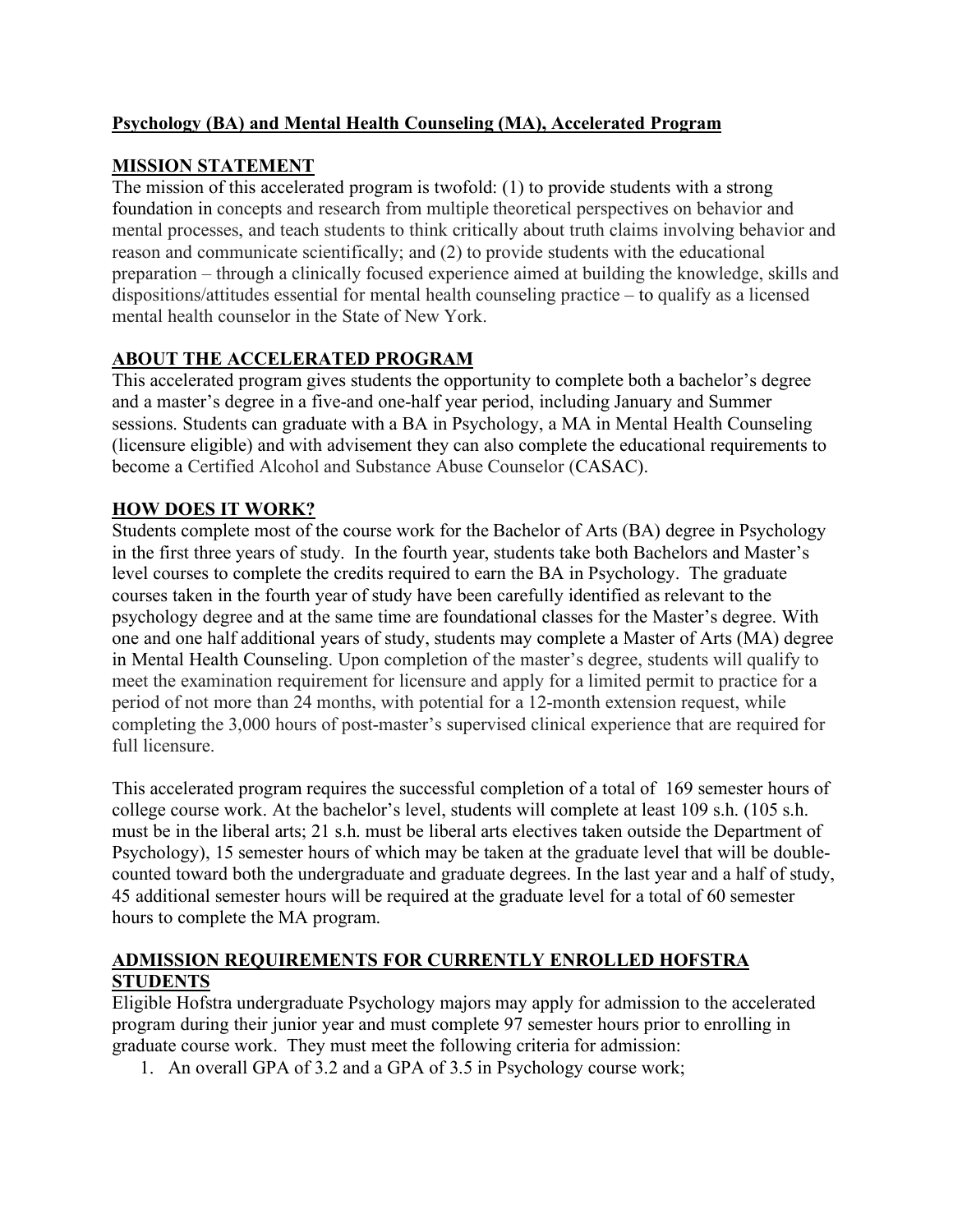- 2. Successful completion of a minimum of 97 s.h. of undergraduate courses (at least 96 s.h. in liberal arts courses with an overall GPA of 3.2; a minimum of 12 s.h. must be in liberal arts electives outside the Department of Psychology);
- 3. Successful completion of all University requirements, including WSC 001 and 002;
- 4. Successful completion of all requirements for the BA, including distribution and language requirements;
- 5. Successful completion of all requirements for the Psychology major as specified below, with a Psychology GPA of 3.5;
- 6. An application to the MHC program;
- 7. Successful completion of 18 credits of prerequisites (see notes below);
- 8. Three letters of reference;
- 9. A personal essay outlining professional goals and objectives; and
- 10. Interview with the graduate program director.

 Undergraduate students must apply and be accepted into the MA in Mental Health Counseling program before being allowed to take graduate courses as part of their undergraduate program. Students should apply to the graduate program, indicating the desired option, through the Graduate Admissions Office by March 1 of the year they expect to attend in September.

## **ADMISSION PROCEDURES**

## **Sophomore/Junior Year**:

- 1. Confer with Psychology Faculty Advisor to discuss your interest in the accelerated program (including the planned program of study) and to review and sign off on all required admission forms, including the Accelerated Application and Accelerated Program Waiver/Substitution Form. Contact Sr. Assistant Dean Nicolle Tumminelli ([Nicolle.T.Tumminelli@hofstra.edu](mailto:Nicolle.T.Tumminelli@hofstra.edu)) for appropriate forms.
- 2. Once completed, submit all materials, including the abovementioned forms and all admission materials required by the graduate program director, to Sr. Assistant Dean Tumminelli. Additional admission requirements are:
	- a. Personal essay outlining professional goals and objectives.
	- b. Three letters of recommendation
- 3. You will be contacted for an interview by the Graduate Program Director.
- 4. If accepted, you will then receive a letter confirming your acceptance to the accelerated program from the Graduate Program Director.

## **Senior Year:**

 Once you successfully complete your senior year courses and your undergraduate program of study, you will receive an official acceptance letter from Graduate Admissions.

## **BA IN PSYCHOLOGY DEGREE REQUIREMENTS**

 Students admitted to this accelerated program will receive a BA in Psychology upon completion of the following requirements: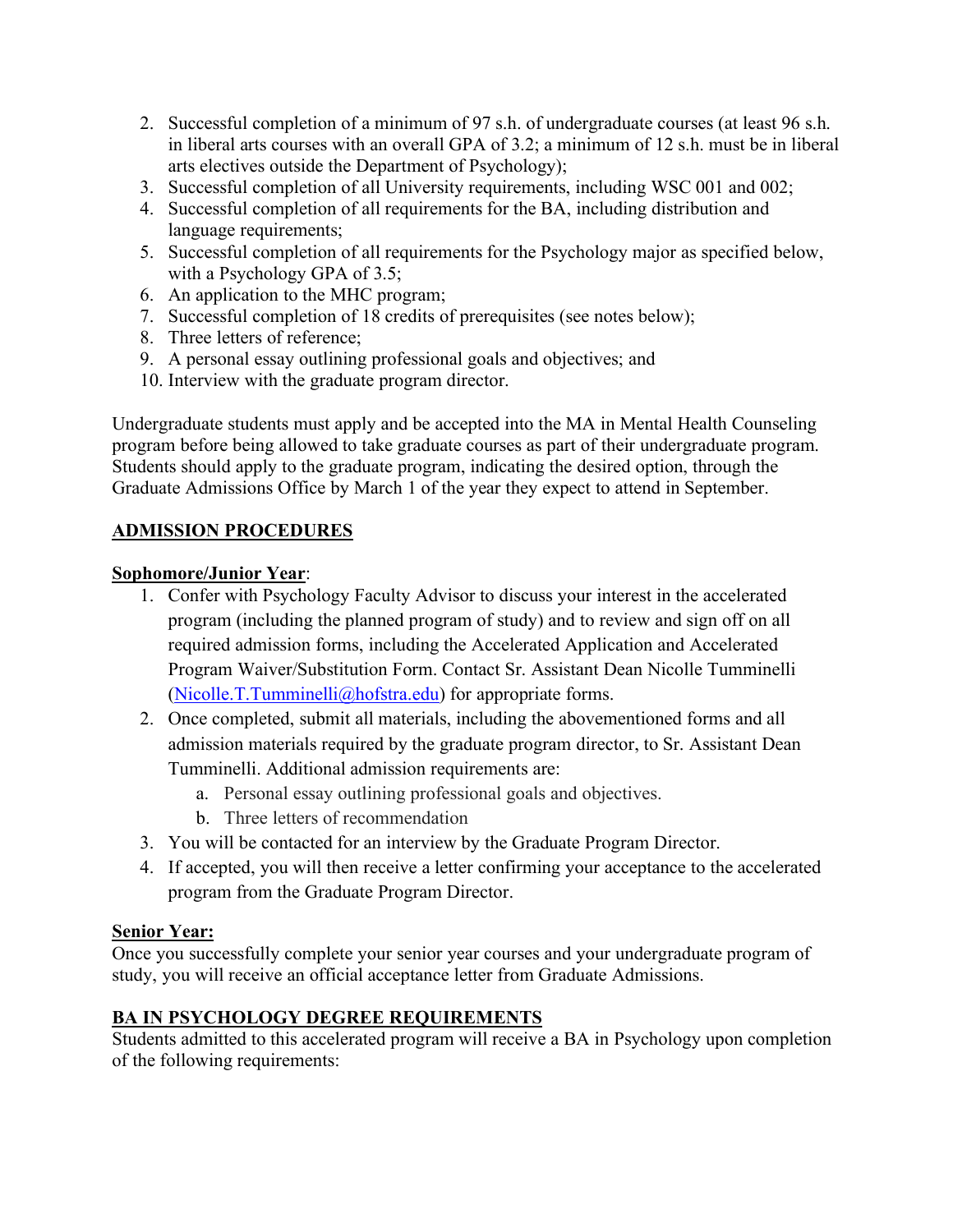- 1. All BA requirements described in the Hofstra College of Liberal Arts and Sciences section of the online *Bulletin* ([bulletin.hofstra.edu](https://bulletin.hofstra.edu)). In particular: Successful completion of a total of 124 semester hours, including 109 semester hours of undergraduate course work (105 s.h. must be in liberal arts courses; 21 s.h. must be in liberal arts electives outside the Department of Psychology) and 15 semester hours of MA in Mental Health Counseling graduate course work;
- 2. The specific major requirements described in the BA major in Psychology ([bulletin.hofstra.edu](https://bulletin.hofstra.edu)).

# **MA IN MENTAL HEALTH COUNSELING DEGREE REQUIREMENTS**

 Students admitted to the graduate portion of the accelerated program will receive a MA in Mental Health Counseling ([bulletin.hofstra.edu](https://bulletin.hofstra.edu)) upon successful completion of the following requirements:

- 1. Completion of 54 credits of Counseling related coursework;
- 2. Completion of 6 credits of Internship;
- 3. Comprehensive exam.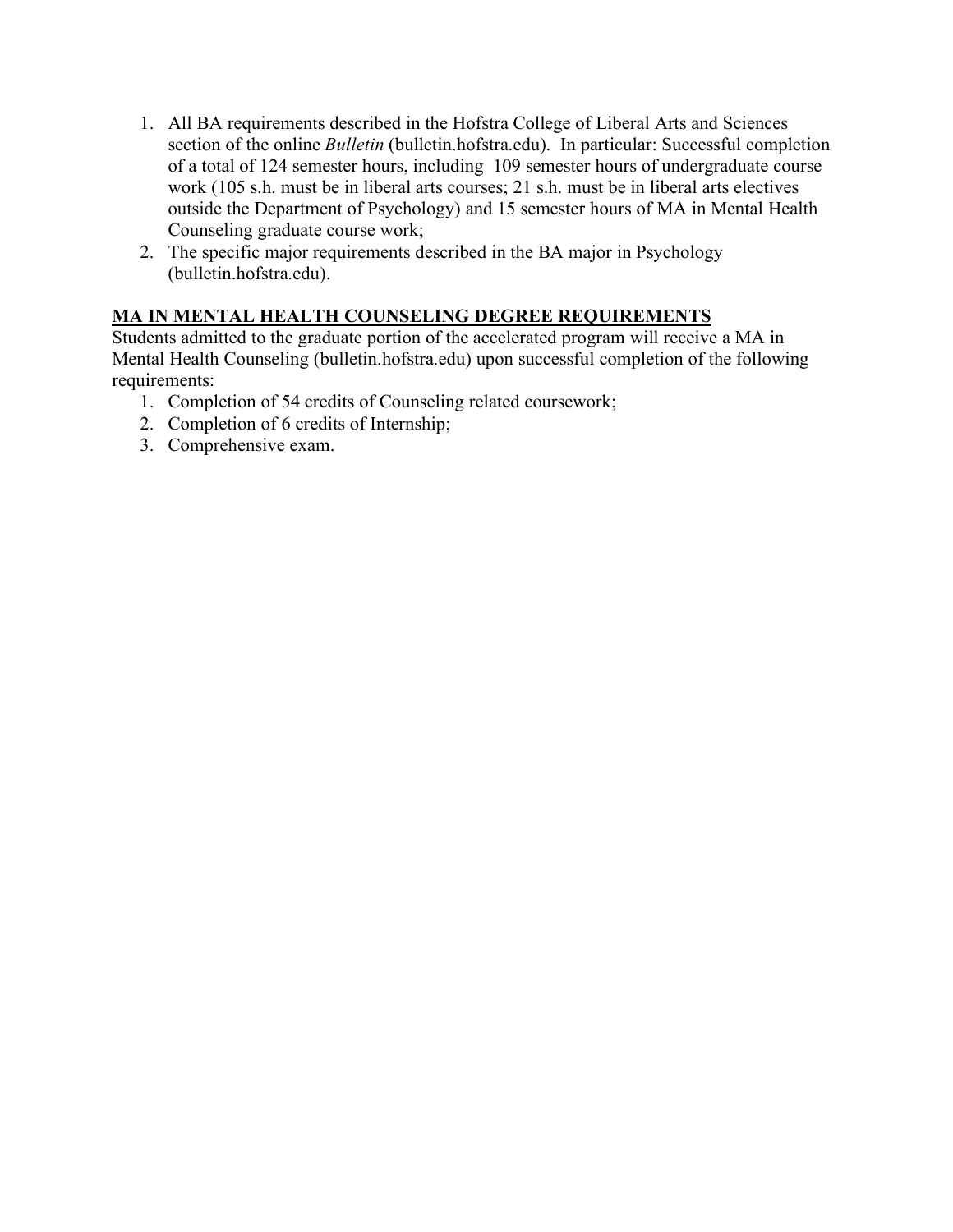### **Sample Sequence of Courses in the Accelerated Program**

| Program      | Course                           | Credits Lib Arts |    |
|--------------|----------------------------------|------------------|----|
| <b>HCLAS</b> | WSC 001 Composition*             | 3                | 3  |
| <b>HCLAS</b> | SPAN 001 Elementary Spanish*     | 3                | 3  |
| <b>HCLAS</b> | PHI 130 (HP) Bioethics: Medicine | 3                | 3  |
|              | and Morality*                    |                  |    |
| <b>HCLAS</b> | MATH 045 (MA) Elementary Set     | 3                | 3  |
|              | Theory, Logic and Probability*/  |                  |    |
|              | ** (see list below)              |                  |    |
| <b>HCLAS</b> | PSY 001 Introduction to          | 4                | 4  |
|              | Psychology*                      |                  |    |
|              |                                  | <b>16</b>        | 16 |
|              | UG subtotal                      | 6                |    |

FIRST YEAR – Fall

 MATH 008 (does not fulfill MA distribution), 040, 045, 050, 061, 061A or 071. May be 4 s.h. instead of 3 s.h. \*\*Note: to meet the PSY 040 prerequisite for Mathematics the following courses can be taken:

### FIRST YEAR – Spring

| Program      | Course                            |             | Credits Lib Arts |
|--------------|-----------------------------------|-------------|------------------|
| <b>HCLAS</b> | WSC 2 Composition*                |             | 3                |
| <b>HCLAS</b> | SPAN 002 Elementary Spanish*      | $\mathbf 3$ | 3                |
| <b>HCLAS</b> | WSC 132 (AA) Communicating        | 3           | 3                |
|              | Science in a Public Culture*      |             |                  |
| <b>HCLAS</b> | BIO 003 (NS) Biology in Society*  | 3           | 3                |
| <b>HCLAS</b> | PSY 035 Psychology of Personality | 3           | $\mathcal{E}$    |
|              | (PSY elective $1$ )*              |             |                  |
|              |                                   | 15          | 15               |
|              | <b>UG</b> subtotal                | 31          |                  |

#### SECOND YEAR – Fall

| Program      | Course                             |               | Credits Lib Arts |
|--------------|------------------------------------|---------------|------------------|
| <b>HCLAS</b> | PSY 040 Statistics*                |               | 4                |
| <b>HCLAS</b> | ENGL 125 (LT) Psychology,          | 3             | 3                |
|              | Cognitive Science, and Literature* |               |                  |
| <b>HCLAS</b> | SOC 104 (BH) Sociology of Health   | 3             | 3                |
|              | and Medicine*                      |               |                  |
| <b>HCLAS</b> | SPAN 003 Intermediate Spanish*     | $\mathcal{E}$ | 3                |
| <b>HCLAS</b> | PSY 153 Child Development (PSY     | 3             | 3                |
|              | Essential 1 elective)*             |               |                  |
|              |                                    | 16            | 16               |
|              | <b>UG</b> subtotal                 |               |                  |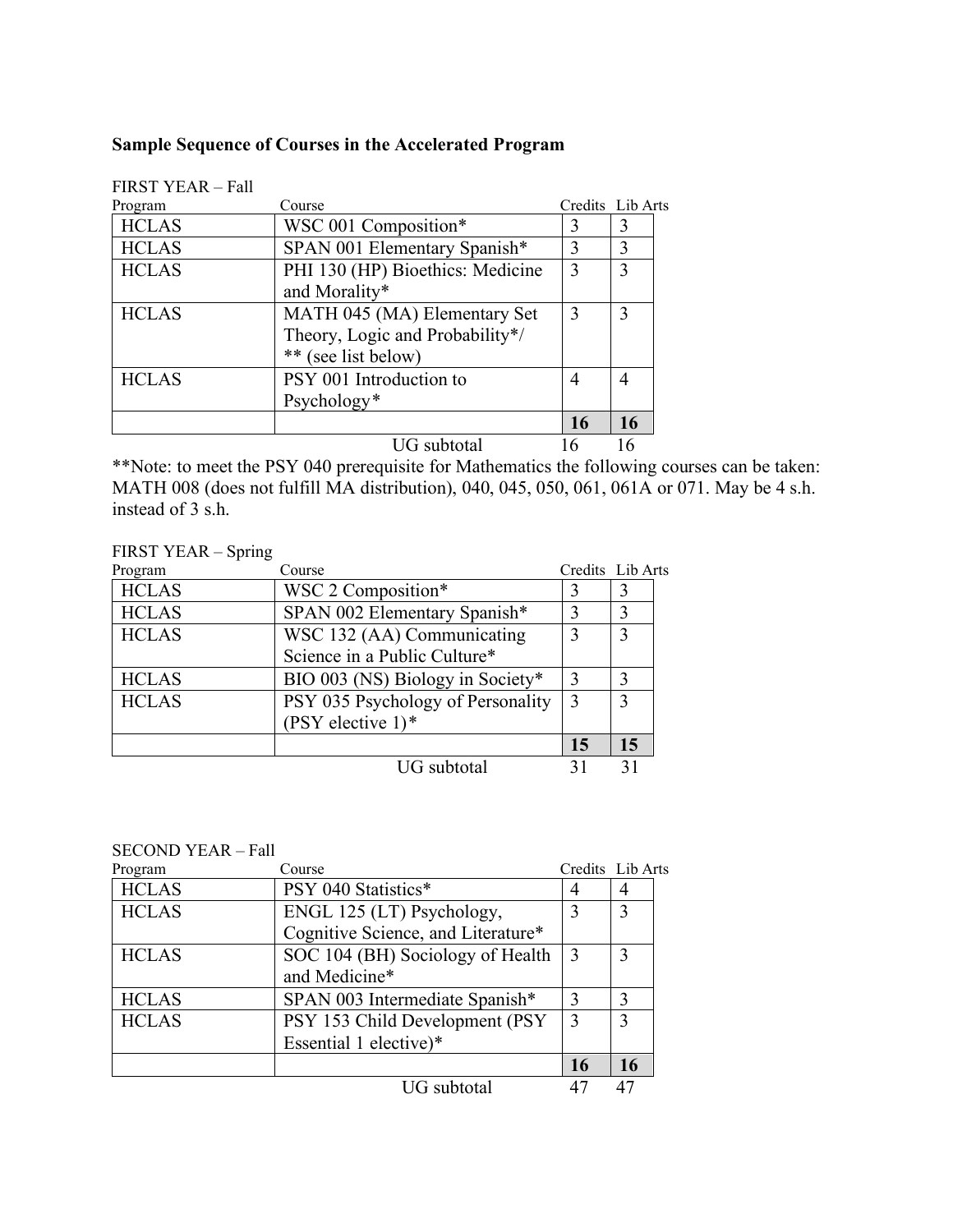SECOND YEAR – Spring

| Program      | Course                        |    | Credits Lib Arts |
|--------------|-------------------------------|----|------------------|
| <b>HCLAS</b> | PSY 141 Research Methods and  | 4  | 4                |
|              | $Design*$                     |    |                  |
| <b>HCLAS</b> | PSY 139 Abnormal Psychology   | 3  | 3                |
|              | (PSY Essential 2 elective)*   |    |                  |
| <b>HCLAS</b> | CRWR 132 (CP) Medicine, Mind  | 3  | 3                |
|              | and Matter*                   |    |                  |
| <b>HCLAS</b> | PHI 014 (HP) Introduction to  | 3  | 3                |
|              | Ethics*                       |    |                  |
| <b>HCLAS</b> | HIST 010 (HP) Introduction to | 3  | 3                |
|              | Global History*               |    |                  |
|              |                               | 16 | 16               |
|              | UG subtotal                   | 63 | 63               |

#### THIRD YEAR – Fall

| Program      | Course                               |               | Credits Lib Arts |
|--------------|--------------------------------------|---------------|------------------|
| <b>HCLAS</b> | BIO 004 (NS) Human Biology *         | 3             | 3                |
| <b>HCLAS</b> | $CGS 010 (IS) - Introduction to$     | 3             | 3                |
|              | Cognitive Science*                   |               |                  |
| <b>HCLAS</b> | PSY 170 Clinical Neuropsychology     | 3             | 3                |
|              | (PSY Essential elective 3)*          |               |                  |
| <b>HCLAS</b> | SPLT 054 (LT) $19th - 20th$ -Century | 3             | 3                |
|              | Latin-American Literature (Non-      |               |                  |
|              | PSY LA elective)*                    |               |                  |
| <b>HCLAS</b> | RHET 001 Oral Communication          | $\mathcal{E}$ | 3                |
|              | (Non-PSY LA elective)*               |               |                  |
|              |                                      | 15            | 15               |
|              | <b>UG</b> subtotal                   | 78            | 78               |

#### THIRD YEAR – January

| Program      | Course                        | Credits Lib Arts |
|--------------|-------------------------------|------------------|
| <b>HCLAS</b> | PSY 054 Adolescent Psychology |                  |
|              | (PSY Elective $2$ )*          |                  |
|              |                               |                  |
|              | UG subtotal                   |                  |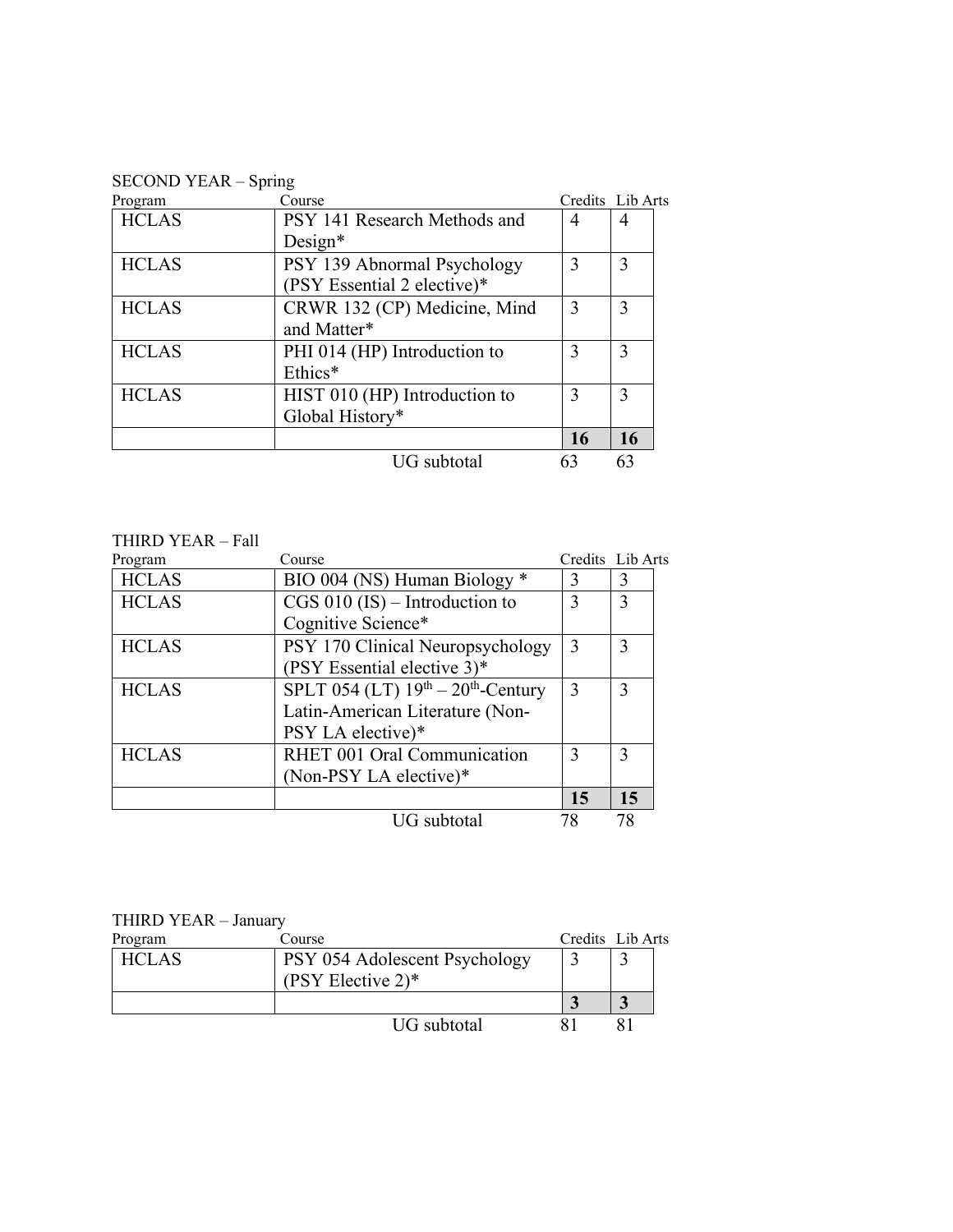#### THIRD YEAR – Spring

| Program      | Course                             |    | Credits Lib Arts |
|--------------|------------------------------------|----|------------------|
| <b>HCLAS</b> | PSY 199 Research Seminar:          | 4  | 4                |
|              | Clinical Psychology                |    |                  |
| <b>HCLAS</b> | MUS 004 (AA, CC) Music Around      | 3  | 3                |
|              | the World*                         |    |                  |
| <b>HCLAS</b> | PSY 110 Principles of Learning and | 3  | 3                |
|              | Behavior (PSY Essential 4          |    |                  |
|              | elective)*                         |    |                  |
| <b>HCLAS</b> | ECO 007 (BH) Explorations of       | 3  | 3                |
|              | Current Economic Issues (Non-      |    |                  |
|              | PSY LA elective)*                  |    |                  |
| <b>HCLAS</b> | PSC 001 (BH) American Politics     | 3  | 3                |
|              | (Non-PSY LA elective)*             |    |                  |
|              |                                    | 16 | <b>16</b>        |
|              | UG subtotal                        | 97 | 97               |

#### FOURTH YEAR – Fall

| 3   | 3   |
|-----|-----|
|     |     |
|     |     |
| 3   | 3   |
|     |     |
| 3   |     |
|     |     |
|     |     |
| 3   |     |
|     |     |
| 12  | 6   |
| 106 | 103 |
|     |     |
|     |     |
|     |     |

| <b>FOURTH YEAR - January</b> |                                             |     |                  |
|------------------------------|---------------------------------------------|-----|------------------|
| Program                      | Course                                      |     | Credits Lib Arts |
| <b>HCLAS/HPHS</b>            | COUN $278 - \text{Drugs} \& \text{Alcohol}$ |     |                  |
|                              | Abuse (CASAC)                               |     |                  |
|                              |                                             |     | $\bf{0}$         |
|                              | <b>UG</b> subtotal                          | 106 | 103              |
|                              | <b>GRAD</b> subtotal                        | 6   |                  |
|                              | <b>Total</b>                                | 112 |                  |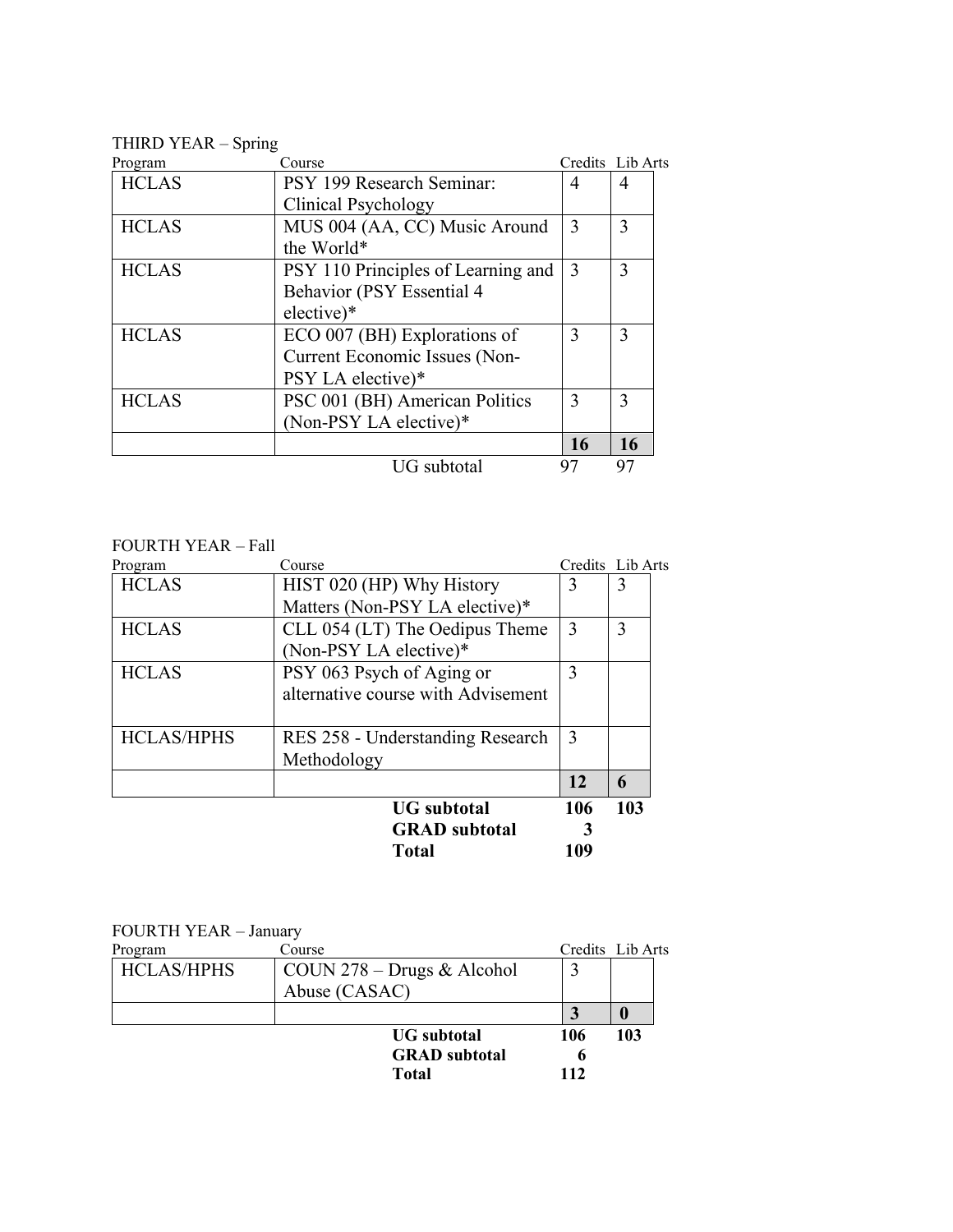#### FOURTH YEAR – Spring

| Program           | Course                          |     | Credits Lib Arts |
|-------------------|---------------------------------|-----|------------------|
| <b>HCLAS</b>      | Non-PSY LA elective*            |     |                  |
| <b>HCLAS/HPHS</b> | COUN 223 - Theories and         | 6   | $\theta$         |
|                   | Principles of Counseling        |     |                  |
| <b>HCLAS/HPHS</b> | MFT 204 - Individual and Family |     |                  |
|                   | Life Cycle Development          |     |                  |
|                   |                                 | 12  | 3                |
|                   | <b>UG</b> subtotal              | 109 | 106              |
|                   | <b>GRAD</b> subtotal            | 15  |                  |

### **BA DEGREE AWARDED TOTAL 124**

\*Note: Asterisked courses fulfill the liberal arts requirement for a BA degree.

#### FOURTH YEAR – Summer I

| Program     | Course                        |     | Credits Lib Arts |
|-------------|-------------------------------|-----|------------------|
| <b>HPHS</b> | COUN 261 - Understanding      |     |                  |
|             | Psychopathology in Counseling |     |                  |
|             |                               |     |                  |
|             | <b>UG</b> subtotal            | 109 | 106              |
|             | <b>GRAD</b> subtotal          | 18  |                  |
|             | Total                         | 127 |                  |

#### FOURTH YEAR – Summer II

| Program     | Course                         |     | Credits Lib Arts |
|-------------|--------------------------------|-----|------------------|
| <b>HPHS</b> | COUN 230 - Advanced Counseling |     |                  |
|             | <b>Skills and Strategies</b>   |     |                  |
|             |                                |     |                  |
|             | <b>UG</b> subtotal             | 109 | 106              |
|             | <b>GRAD</b> subtotal           | 21  |                  |
|             | <b>Total</b>                   | 130 |                  |

#### FOURTH YEAR – Summer III

| Program     | Course                      |     | Credits Lib Arts |
|-------------|-----------------------------|-----|------------------|
| <b>HPHS</b> | COUN 277 - Group Counseling |     |                  |
|             |                             |     |                  |
|             | <b>UG</b> subtotal          | 109 | 106              |
|             | <b>GRAD</b> subtotal        | 24  |                  |
|             | Total                       | 133 |                  |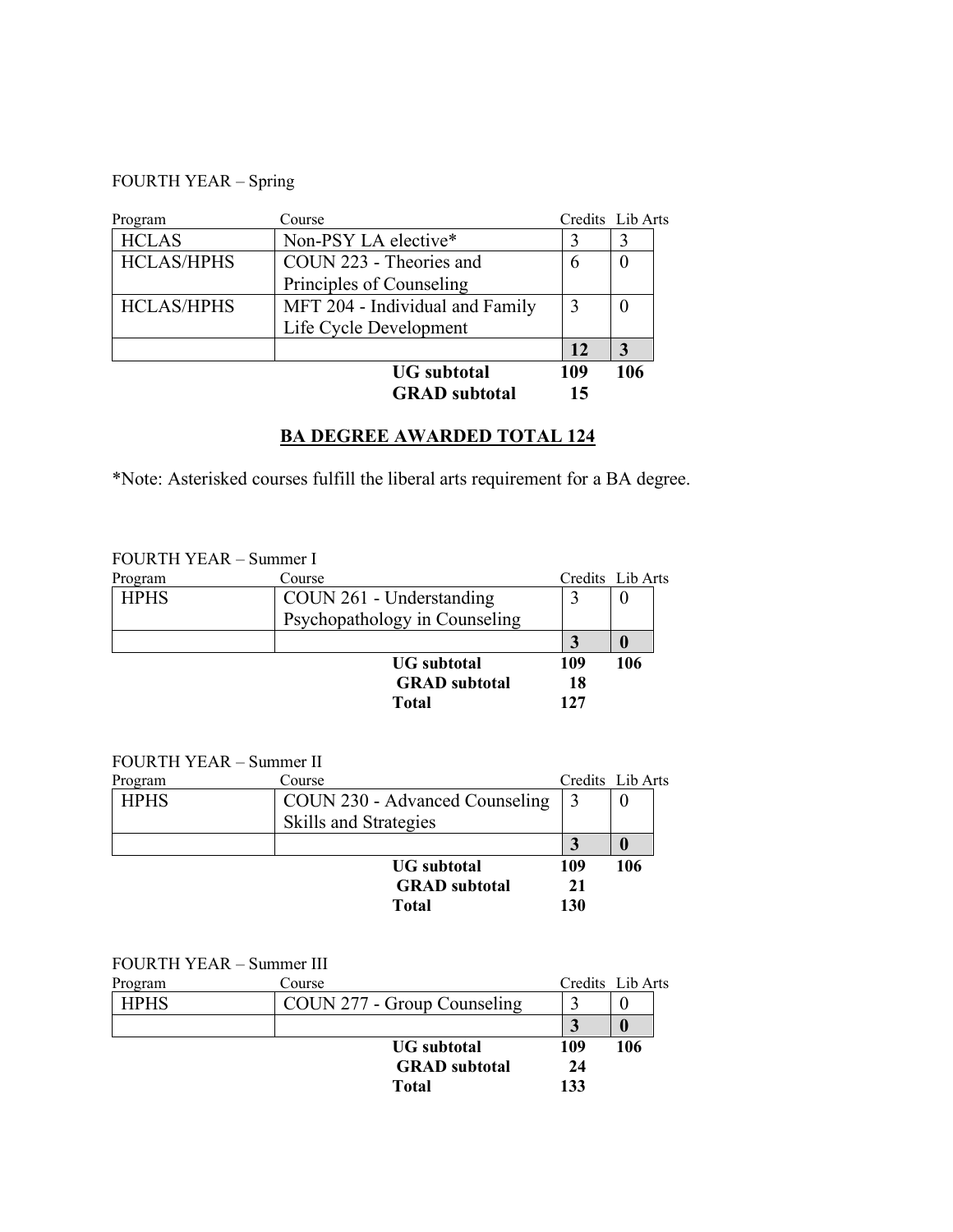#### FIFTH YEAR – Fall

| Program     | Course                                   |     | Credits Lib Arts |
|-------------|------------------------------------------|-----|------------------|
| <b>HPHS</b> | COUN 275 - Issues in Mental              | 3   | $\theta$         |
|             | Health and Consultation                  |     |                  |
| <b>HPHS</b> | <b>COUN 202 Professional orientation</b> | 3   |                  |
|             | $&$ Ethics                               |     |                  |
| <b>HPHS</b> | CMHP 246 - Appraisal and                 | 3   | $\theta$         |
|             | Assessment in Counseling and the         |     |                  |
|             | <b>Helping Professions</b>               |     |                  |
|             |                                          | 9   | $\mathbf{0}$     |
|             | <b>UG</b> subtotal                       | 109 | 106              |
|             | <b>GRAD</b> subtotal                     | 33  |                  |
|             | <b>Total</b>                             | 142 |                  |

### HPHS  $\vert$  COUN 262 - Treatment Planning in  $\vert$  3  $\vert$  0 FIFTH YEAR – January Program Course Course Course Credits Lib Arts Mental Health Counseling  $\begin{array}{|c|c|c|}\n \hline\n 3 & 0 \\
\hline\n 109 & 106\n \end{array}$ **UG** subtotal 109 **GRAD subtotal 36 Total 145**

#### FIFTH YEAR – Spring

|             | <b>UG</b> subtotal<br><b>GRAD</b> subtotal<br><b>Total</b>   | q<br>109<br>45   | 106      |
|-------------|--------------------------------------------------------------|------------------|----------|
| <b>HPHS</b> | <b>COUN 253 Counseling Practicum</b>                         |                  |          |
| <b>HPHS</b> | COUN 211 – Princ $&$ prac of<br>Addiction counseling (CASAC) | 3                | $\theta$ |
|             | Foundations in Counseling                                    |                  |          |
| <b>HPHS</b> | COUN 270 - Social and Cultural                               | 3                | $\theta$ |
| Program     | Course                                                       | Credits Lib Arts |          |